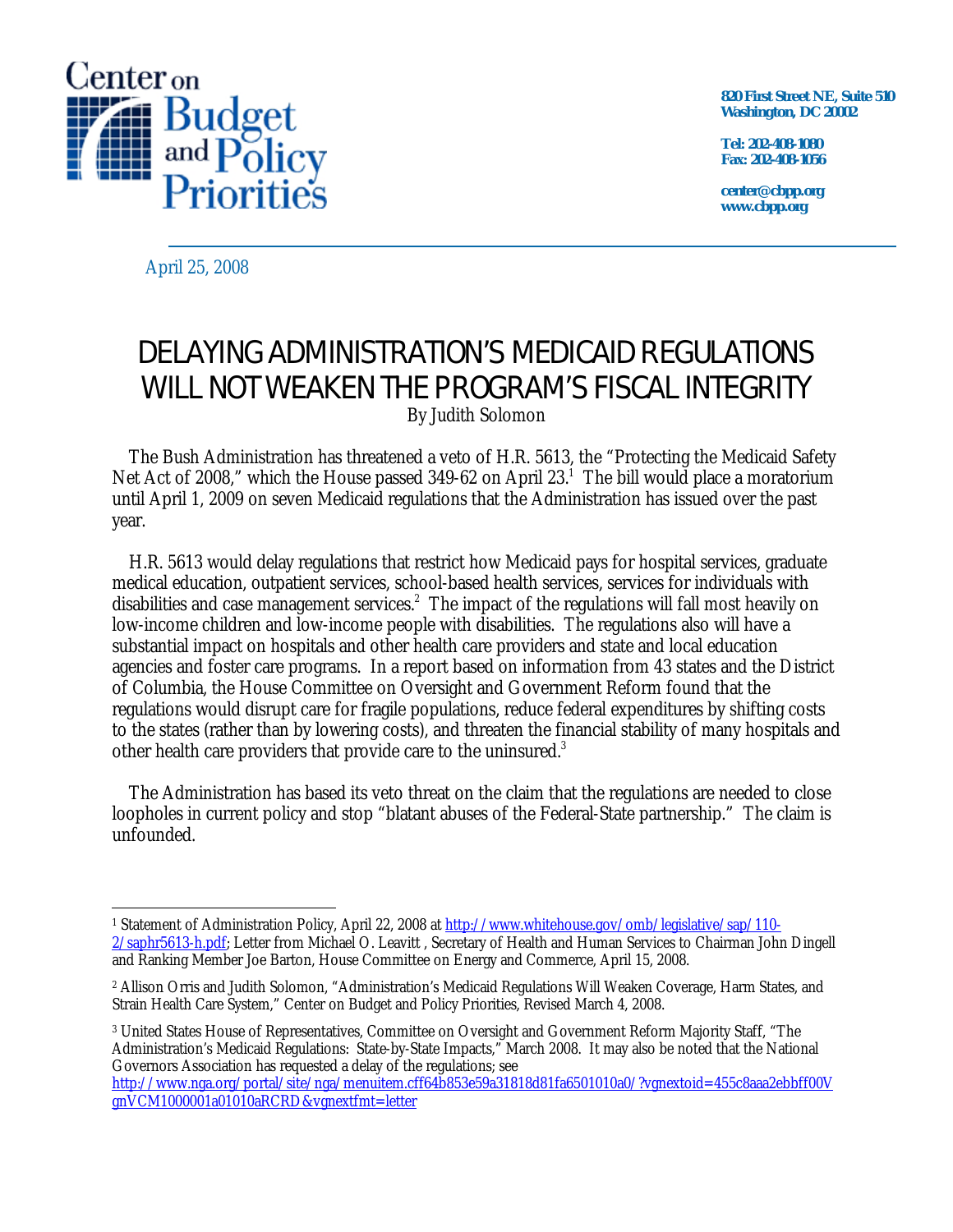## Rules Not Needed to Ensure Appropriate Reimbursement of Medicaid Services

 The Administration points to a series of reports by the Government Accountability Office (GAO) and the Office of the Inspector General (OIG) of the Department of Health and Human Services. The Administration has said or implied that the regulations implement OIG and GAO recommendations to close loopholes in existing Medicaid policy.

 Some GAO reports and OIG audits have found that, in some circumstances, individual states have claimed federal Medicaid funds for services that should not have been reimbursed. But these reports and audits do not show that any of the seven regulations are needed to prevent similar problems in the future and do not call for the specific measures that the seven regulations would institute.

 In some cases, the abuses the Administration cites involve violations of Medicaid regulations and policy guidelines that were already in place when the abuses occurred. In these cases, the problem was one of enforcement of existing policy. In other cases, changes have since been made in Medicaid policy to address problems that the audits identified; in these cases, the Administration has misleadingly cited the audit findings without explaining that the problems the audit found occurred under *old* policies that have since been changed to address these problems.

#### *In fact, at the hearing on H.R. 5613, a representative of the GAO testified that the GAO has never recommended that the Administration make the specific policy changes these regulations would institute*.

 A closer look at some of the examples the Administration has cited shows that the new regulations are neither necessary nor appropriate to address problems on which the GAO and OIG reported:

- The Administration uses an OIG finding that some schools billed Medicaid for transportation on days when a child did not receive a health care service or did not need special transportation (such as a van that could accommodate a child using a wheelchair) as justification for a regulation that would eliminate *all* federal funds for transporting children with disabilities to school. Yet current federal Medicaid policy on the transportation of children to school is both clear and adequate. Transportation is covered by Medicaid *only* if the child has a need for special transportation documented in his or her special education plan and even then *only* on days that the child receives a Medicaid-covered service in school.<sup>4</sup>
- The Administration relies on reports that schools inappropriately claimed Medicaid reimbursement for outreach and coordination of health care services even though these problems occurred *before* the Administration issued detailed rules on billing by schools in 2003 in response to those reports.
- The Administration claims that OIG audits show that states have used Medicaid program's

 $\overline{a}$ 

<sup>4</sup> Letter to State Medicaid Directors dated May 21, 1999 at http://www.cms.hhs.gov/smdl/downloads/SMD052199.pdf.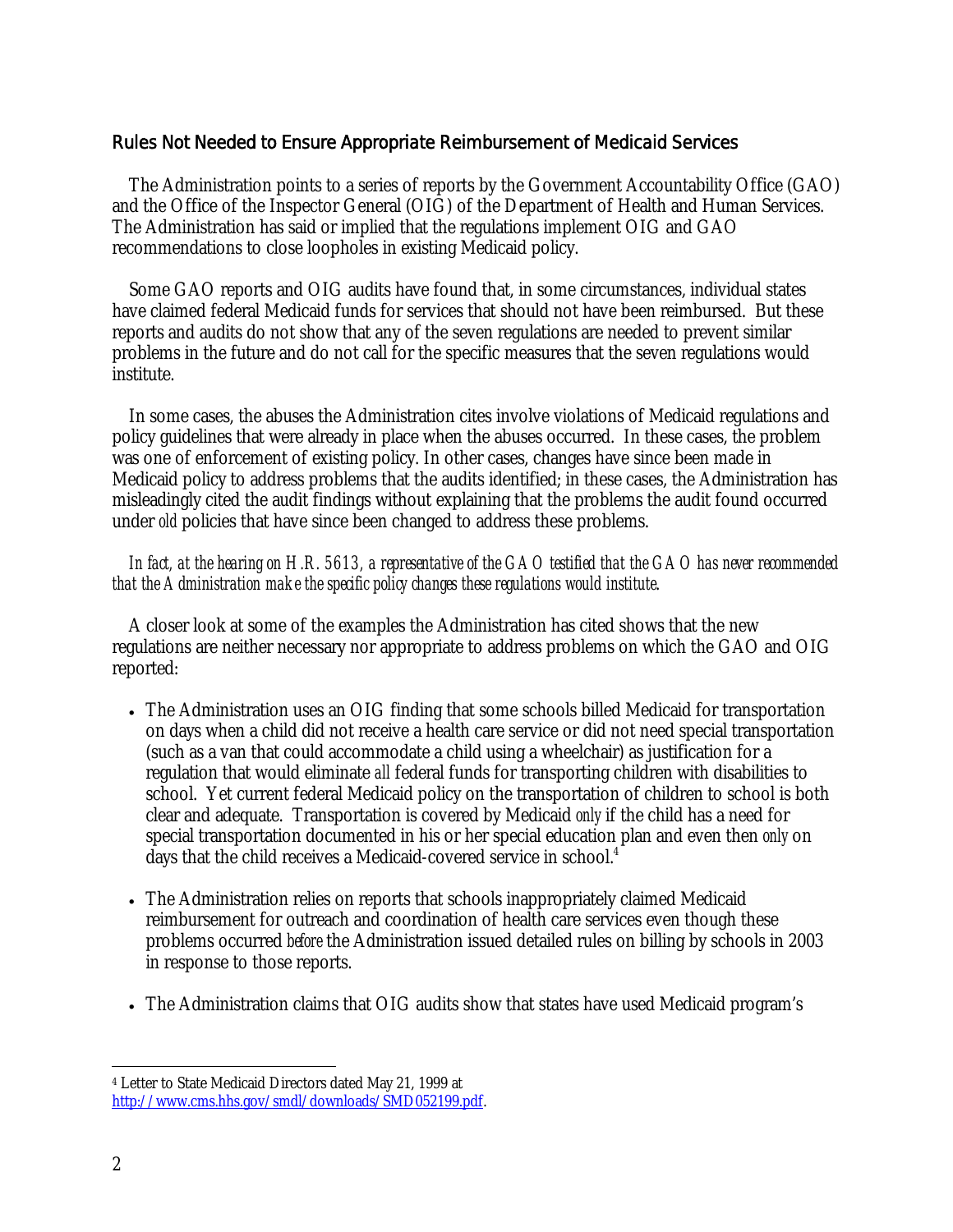rehabilitation option to bill Medicaid for services the program is not supposed to cover. $5$  But OIG has audited rehabilitation programs in only three states, making it difficult to generalize patterns of behavior across all states. Furthermore, the claims that OIG found should not have been paid were ineligible for payment under *current* Medicaid policy. The sweeping restrictions on rehabilitative services that the new regulations would impose — such as the complete disallowance of Medicaid funding for therapeutic foster care programs for children with serious emotional disorders — are not necessary to address issues raised in the OIG audits.

• The Administration claims that the moratoria would "turn back progress" and allow states to reinstate financing schemes HHS has curbed, under which some states had forced health care providers to return funds to the state that could then be used as state match for federal reimbursement. This claim is devoid of merit. The Administration has relied on *existing*  Medicaid policy to eliminate these schemes, and there is nothing in the moratoria that would allow states to revert to the disallowed practices.

# Rules Make Major Changes in Medicaid Policy With No Connection to Claims of Fraud and Abuse

 The seven rules that H.R. 5613 would delay would make substantial changes in Medicaid policy that have little or no connection to Administration claims of abusive billing practices. Moreover, in some cases, Congress specifically declined to make by statute the very changes that the Administration is now imposing by regulation.<sup>6</sup>

- In the Deficit Reduction Act of 2005 (DRA), Congress made changes to tighten Medicaid's case management benefit. But the interim final rule on case management services goes well beyond the changes Congress made, instituting major alterations in policy that have nothing to do with the DRA or claims of fraud and abuse. For example, the rule cuts from 180 to 60 the maximum number of days that case management is available for people with disabilities who are moving from institutions to the community, despite strong evidence that 60 days is insufficient for many of these individuals. It also prohibits child welfare workers and contractors of state child welfare agencies who are qualified Medicaid providers from providing case management services to children in foster care. And it prohibits beneficiaries from having more than one case manager even if the beneficiary has multiple conditions that require coordination of services across multiple systems.<sup>7</sup> The DRA does not call for any of these changes.
- Another regulation would eliminate federal matching funds for payments that states make to teaching hospitals to compensate those hospitals for the added costs of training medical

 $\overline{a}$ 5 For information on the rehabilitation option in Medicaid, see Jeffrey S. Crowley and Molly O'Malley, "Medicaid's Rehabilitation Services Option: Overview and Current Policy Issues," Kaiser Commission on Medicaid and the Uninsured, August 2007 and Judith Solomon, "Administration Moves to Withdraw Key Health Services from Children and Adults with Mental Illness and Other Disabilities," Center on Budget and Policy Priorities, revised March 21, 2008.

<sup>6</sup> For example, in 2005, the Administration tried and failed to persuade Congress to place certain restrictions on rehabilitative services (as part of the Deficit Reduction Act) that the Administration is now imposing by regulation. Testimony of Dennis Smith, Senate Committee on Finance, June 28, 2005, at http://www.senate.gov/~finance/hearings/testimony/2005test/DStest062805.pdf

<sup>7</sup> Judith Solomon, "New Medicaid Rules Would Limit Care for Children in Foster Care and People with Disabilities in Ways Congress Did Not Intend," Center on Budget and Policy Priorities, revised, March 6, 2008.